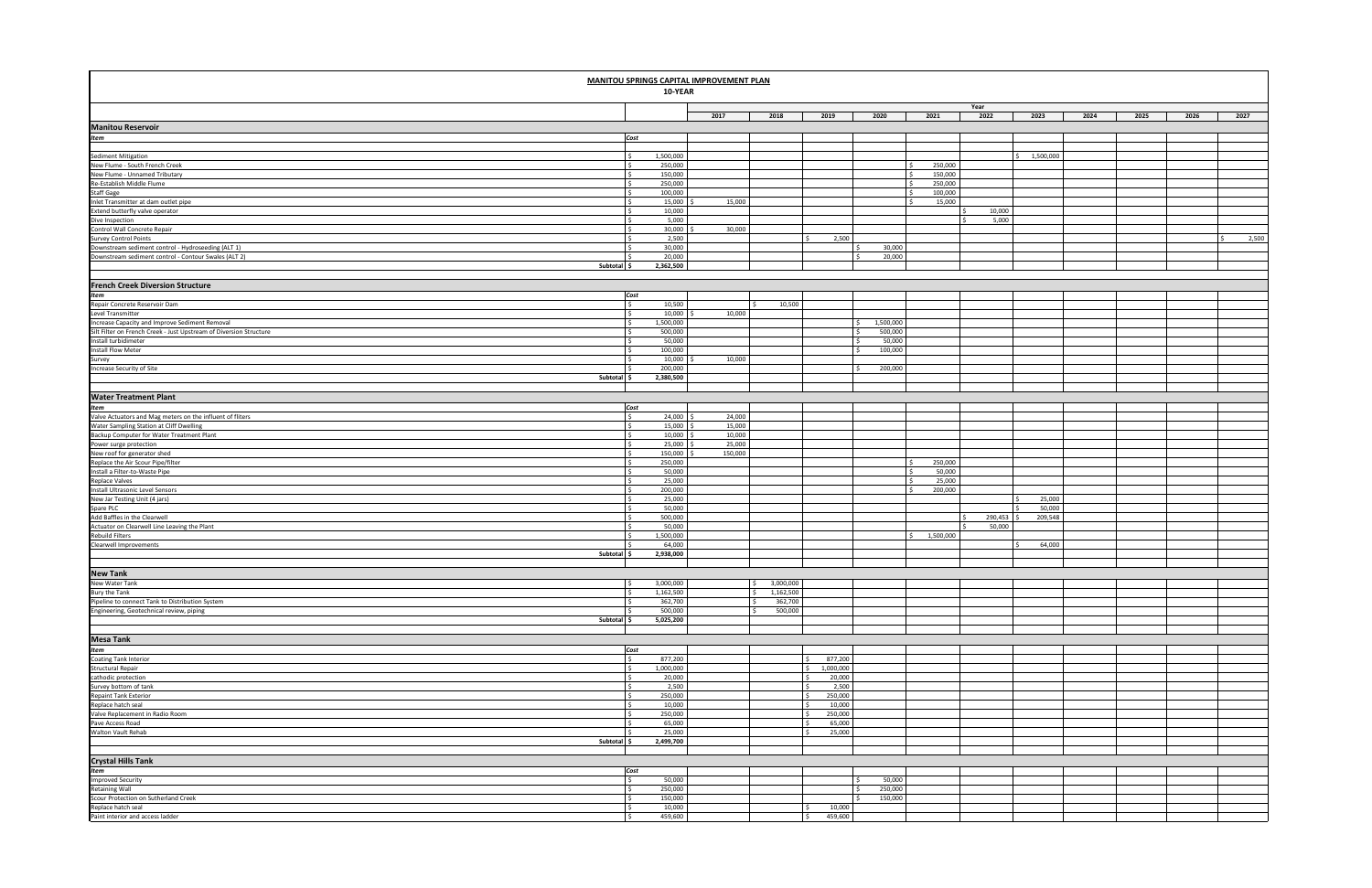| Add electrical to Crystal Hills Tank           |                                        |                           |                                 | 20,000<br>I\$           | 20,000 |         |                    |         |        |        |        |  |
|------------------------------------------------|----------------------------------------|---------------------------|---------------------------------|-------------------------|--------|---------|--------------------|---------|--------|--------|--------|--|
| cathodic protection                            |                                        |                           |                                 | 15,000<br>-Ś.           | 15,000 |         |                    |         |        |        |        |  |
| Cl2 Sensor and Possibly a Cl2 Booster          |                                        |                           |                                 | l s<br>750,000          |        |         | 750,000            |         |        |        |        |  |
| Interior Tank Water Age Improvements           |                                        |                           |                                 | 100,000<br>$\sim$       |        |         | 100,000<br>$\zeta$ |         |        |        |        |  |
| Add Pipe Loop to Improve Water Age             |                                        |                           |                                 | 50,000                  |        |         | 50,000             |         |        |        |        |  |
| Gabion Wall Replacement                        |                                        |                           |                                 | 100,000                 |        |         |                    | 100,000 |        |        |        |  |
| Pave Access Road                               |                                        |                           |                                 | 50,000                  |        |         |                    | 50,000  |        |        |        |  |
|                                                |                                        |                           | Subtotal S                      |                         |        |         |                    |         |        |        |        |  |
|                                                |                                        |                           |                                 | 2,004,600               |        |         |                    |         |        |        |        |  |
|                                                |                                        |                           |                                 |                         |        |         |                    |         |        |        |        |  |
| <b>Distribution System Piping Improvements</b> |                                        |                           |                                 |                         |        |         |                    |         |        |        |        |  |
| Pipe ID                                        | <b>Street Location</b>                 | From                      | To                              | Cost                    |        |         |                    |         |        |        |        |  |
| Zone A                                         |                                        |                           |                                 |                         |        |         |                    |         |        |        |        |  |
| WM976                                          | Duncan Ave                             | Mesa Ave.                 | Duncan Ave                      | l s<br>8,450            |        |         |                    | 8,450   |        |        |        |  |
| WM815                                          | <b>Ruxton Ave</b>                      | <b>Winter Street</b>      | <b>Fairview Ave</b>             | 24,500<br>l s           |        |         |                    | 24,500  |        |        |        |  |
| WM873                                          | Rock Rd                                | Minnehaha Ave.            | Rock Rd.                        | 13,975                  |        |         |                    | 13,975  |        |        |        |  |
|                                                |                                        |                           |                                 |                         |        |         |                    |         |        |        |        |  |
| WM1491                                         | Elkhorn Ave                            | Illinois Ave              | Deadend                         | 8,125                   |        |         |                    | 8,125   |        |        |        |  |
| WM1028/1026/1029                               | Pilot Knob Ave                         | Illinois Ave              | Waltham Ave                     | l s<br>57,850           |        |         |                    | 57,850  |        |        |        |  |
| WM1290/1388/Mesa-Inlet/WTP/WTP1                | Between WTP and Mesa Tank              | <b>WTP</b>                | Mesa Tank                       | 165,000<br>∣ <          |        |         | 165,000            |         |        |        |        |  |
| WM1413                                         | From Mesa Tank to Radio Room           | Mesa Tank                 | Radio Room                      | 36,600                  |        |         | 36,600             |         |        |        |        |  |
| WM1325                                         | Mesa Ave                               | Duncan                    | 350'East of Duncan              | 18,200                  |        |         |                    | 18,200  |        |        |        |  |
| WM1429                                         | Mesa Ave                               | <b>Walton Vault</b>       | Duncan Ave.                     | 7,300<br>ΙŚ             |        |         | 7,300              |         |        |        |        |  |
| WM1431/1432                                    | Mesa Ave                               | Pine Ridge                | x-connection repair             | 5,000                   |        | 5,000   |                    |         |        |        |        |  |
| WM1433                                         | <b>Illinois Ave</b>                    | Elk Horn                  | Pilot Knob Ave                  | 17,200                  |        |         |                    | 17,200  |        |        |        |  |
| WM1517                                         | <b>Illinois Ave</b>                    | Elk Horn                  | Pilot Knob Ave                  | I\$<br>11,480           |        |         |                    | 11,480  |        |        |        |  |
|                                                |                                        |                           |                                 |                         |        |         |                    |         |        |        |        |  |
| WM905, 906, 908, 1430                          | Duncan Ave                             | Rock Hill                 | Mesa Ave                        | 46,200<br>-S            |        |         |                    | 46,200  |        |        |        |  |
| WM911                                          | Mesa Ave                               | Walton Vault              | Elk Horn                        | 31,200                  |        |         | 31,200             |         |        |        |        |  |
| WM913/Walton1/Walton-Vault1/Walton2            | Mesa Ave                               | Radio Room                | <b>Walton Vault</b>             | 106,800                 |        |         | 106,800            |         |        |        |        |  |
| WM978                                          | Mesa Ave                               | Radio Room                | <b>Walton Vault</b>             | 7,500<br>l S            |        |         | 7,500              |         |        |        |        |  |
| WM1514/1515                                    | Mesa Ave                               | Radio Room                | Radio Room                      | 2,500                   |        |         | 2,500              |         |        |        |        |  |
| WM979/P-Walton2                                | <b>Illinois Ave</b>                    | Elk Horn                  | Radio Room                      | 31,300                  |        |         | 31,300             |         |        |        |        |  |
| WM980                                          | Mesa Ave                               | 100' West of Illinois     | Michigan                        | 8,200                   |        |         |                    | 8,200   |        |        |        |  |
| WM1027                                         | Pilot Knob Ave                         | Iron Rd.                  | Pilot Knob Ave                  | 29,250<br>l S           |        |         |                    | 29,250  |        |        |        |  |
| WM 1289                                        | Mesa Ave                               | Water Treatment Plant Rd  | Walton Vault                    | 188,000                 |        | 188,000 |                    |         |        |        |        |  |
|                                                | Montcalm St                            | Pilot Knob                | 100 E of Pilot Knob on Montcalm | 3,800                   |        |         |                    | 3,800   |        |        |        |  |
| WM1546                                         |                                        |                           |                                 |                         |        |         |                    |         |        |        |        |  |
|                                                |                                        |                           | <b>Subtotal</b>                 | 828,430                 |        |         |                    |         |        |        |        |  |
|                                                |                                        |                           |                                 |                         |        |         |                    |         |        |        |        |  |
| Zone B                                         |                                        |                           |                                 |                         |        |         |                    |         |        |        |        |  |
| WM632                                          | Rock Hill Rd                           | Ute Trail                 | Deadend                         | 27,625<br>l S           |        | 27,625  |                    |         |        |        |        |  |
| WM661/974/686                                  | Rock Hill Rd                           | Deadend of Rock Hill      | Waltham                         | 18,900<br>l s           |        |         |                    |         | 18,900 |        |        |  |
| WM971                                          | Manitou Ave                            | North from Minnehaha Ave. | Deadend                         | 11,375                  |        |         |                    |         | 11,375 |        |        |  |
| WM688/690                                      | <b>Grand Ave</b>                       | Canon Ave.                | Deadend                         | 57,850                  |        |         |                    |         | 57,850 |        |        |  |
| WM878/1394                                     | Spencer Ave                            | Spencer Ave               | Deadend                         | 36,725<br>۱¢            |        |         |                    |         | 36,725 |        |        |  |
| WM883/884                                      | Dudley Rd                              | Cave Ave.                 | Dudley Rd.                      | 14,950<br>-S            |        |         |                    |         | 14,950 |        |        |  |
|                                                |                                        |                           |                                 |                         |        |         |                    |         |        |        |        |  |
| WM964                                          | Manitou Ave                            | Waltham                   | Park                            | 24,300                  |        |         |                    |         |        | 24,300 |        |  |
| WM968                                          | Manitou Ave                            | Waltham                   | 80' N of Waltham                | 3,500                   |        |         |                    |         |        | 3,500  |        |  |
| WM969                                          | Manitou Ave                            | Ute Trail                 | Minnehaha                       | 14,000<br>$\zeta$       |        |         |                    |         |        | 14,000 |        |  |
| WM1396                                         | Manitou Ter                            | Cave Ave.                 | Deadend                         | 1,950                   |        |         |                    |         | 1,950  |        |        |  |
| WM892                                          | Canon Ave., S of Glenn Rd              | Deadend                   | Deadend                         | 7,150                   |        |         |                    |         | 7,150  |        |        |  |
| WM930                                          | Lafayette Rd                           | Lover Lane                | Washingtor                      | 17,550<br>$\sim$        |        |         |                    |         | 17,550 |        |        |  |
| WM894/895                                      | Glenn Rd                               | Canon Ave.                | Deadend                         | 18,850<br>l S           |        |         |                    |         | 18,850 |        |        |  |
| WM900/901/902                                  | Lucern/Alpine/Bern                     | Lucerne/Alpine            | Bern                            | 17,500                  |        |         |                    |         | 17,500 |        |        |  |
| WM1226/991                                     | Canon Ave                              | Lover Lane                | Deadend                         | 24,050                  |        |         |                    |         | 24,050 |        |        |  |
|                                                | Lafayette Rd                           | Canon Ave                 | Deadend                         | 3,575<br>ΙŚ             |        |         |                    |         |        |        |        |  |
| WM935                                          |                                        |                           |                                 |                         |        |         |                    |         | 3,575  |        |        |  |
| WM1058                                         | Pawnee Ave                             | Duclo Ave                 | South of High St.               | 2,925<br>l \$           |        |         |                    |         | 2,925  |        |        |  |
| WM1230/923                                     | Pawnee Ave                             | Midland Ave               | South of Prospect Pl            | $\frac{1}{2}$<br>41,275 |        |         |                    |         | 41,275 |        |        |  |
| WM934                                          | Canon Ave                              | Washington                | 130' North of Washington        | 4,800<br>l s            |        |         |                    |         | 4,800  |        |        |  |
| WM988                                          | Canon Ave                              | Washington                | Lovers Ln                       | 8,700                   |        |         |                    |         | 8,700  |        |        |  |
| WM827/826                                      | Deer Path Ave                          | High St                   | Elk Path Ave                    | 54,925                  |        |         |                    |         | 54,925 |        |        |  |
| WM1074/1074                                    | <b>Washington Ave</b>                  | Hwy24 Bypass              | <b>PRV12</b>                    | 63,700                  |        |         |                    |         | 63,700 |        |        |  |
| WM1031                                         | Alley between Capital Hill and Waltham | Capital Hill              | Waltham                         | 14,200                  |        |         |                    |         | 14,200 |        |        |  |
| WM1036                                         | Canon                                  | Park                      | Arcade                          | 7,500                   |        |         |                    |         | 7,500  |        |        |  |
| WM1221/1222                                    | Lucerne                                | 300' south of Apline      | Deadend                         | 9,900                   |        |         |                    |         | 9,900  |        |        |  |
| WM1360/936                                     | Park Ave                               | Canon                     | 260' East of Man. Ave           | 28,400                  |        |         |                    |         | 28,400 |        |        |  |
|                                                |                                        |                           |                                 |                         |        |         |                    |         |        |        |        |  |
| WM1362                                         | Manitou Ave                            | 150' N of Park            | 150 S. of Park                  | 16,300                  |        |         |                    |         |        | 16,300 |        |  |
| WM1385                                         | Manitou Ave                            | Minnehaha                 | 40' north of minnehaha          | 2,000                   |        |         |                    |         |        | 2,000  |        |  |
| WM1518/1548                                    | Manitou Ave                            | Ruxton                    | 350' North of Ruxton            | 14,100                  |        |         |                    |         |        | 14,100 |        |  |
| WM1550/990                                     | Lovers Ln                              | Canon Ave                 | Lover Ln                        | 35,000                  |        |         |                    |         | 35,000 |        |        |  |
| WM1553/867                                     | <b>Washington Ave</b>                  | PRV 12 upstream           | El Paso Blvd                    | 11,050<br>l S           |        |         |                    |         | 11,050 |        |        |  |
|                                                |                                        |                           | Subtotal \$                     | 614,625                 |        |         |                    |         |        |        |        |  |
|                                                |                                        |                           |                                 |                         |        |         |                    |         |        |        |        |  |
| Zone C                                         |                                        |                           |                                 |                         |        |         |                    |         |        |        |        |  |
| WM706                                          | Brook St.                              | Ruxton Ave.               | Church Pl.                      | 9,750<br>۱Ś             |        |         |                    |         |        |        | 9,750  |  |
|                                                | <b>Ruxton Ave</b>                      | Church Pl.                | Deadend                         | 55,900<br>S.            |        |         | 55,900             |         |        |        |        |  |
| WM707/705                                      |                                        |                           |                                 |                         |        |         | l s                |         |        |        |        |  |
| WM1045/708                                     | <b>Ruxton Ave</b>                      | Church Pl.                | Osage Ave                       | 55,250<br>S.            |        |         | 55,250             |         |        |        |        |  |
| WM1043/1549                                    | <b>Ruxton Ave</b>                      | Osage Ave                 | Manitou Ave                     | 19,825                  |        |         | 19,825             |         |        |        |        |  |
| WM1044                                         | Ruxton Ave                             | Manitou Ave               | Capitol Hill                    | 50,000<br>-Ś            |        |         | 50,000<br>-Ś       |         |        |        |        |  |
| WM1048/822                                     | Midland Ave                            | Ruxton Ave.               | Roca                            | 160,500                 |        |         | 160,500<br>$\zeta$ |         |        |        |        |  |
| <b>WM824</b>                                   | Shoshone/Midland                       | Midland Ave               | Pawnee                          | 18,200                  |        |         |                    |         |        |        | 18,200 |  |
| WM1050                                         | Manitou Pl                             | Manitou Pl                | Manitou Pl                      | 1,000                   |        |         |                    |         |        |        | 1,000  |  |
| WM1060/1552                                    | Pawnee                                 | Manitou Ave               | 200'south of Prospect           | 37,500                  |        |         |                    |         |        |        | 37,500 |  |
| WM1191/823                                     | Midland Ave                            | Roca                      | Pawnee                          | 92,000                  |        |         |                    |         |        |        | 92,000 |  |
| WM1228                                         | Midland Ave                            | Manitou Pl                | Uinta                           | 5,500<br>ΙŚ             |        |         |                    |         |        |        | 5,500  |  |
|                                                | Midland Ave                            |                           |                                 |                         |        |         |                    |         |        |        | 21,125 |  |
| WM919/918/1467/1468                            |                                        | Uinta Rd                  | Deadend                         | 21,125                  |        |         |                    |         |        |        |        |  |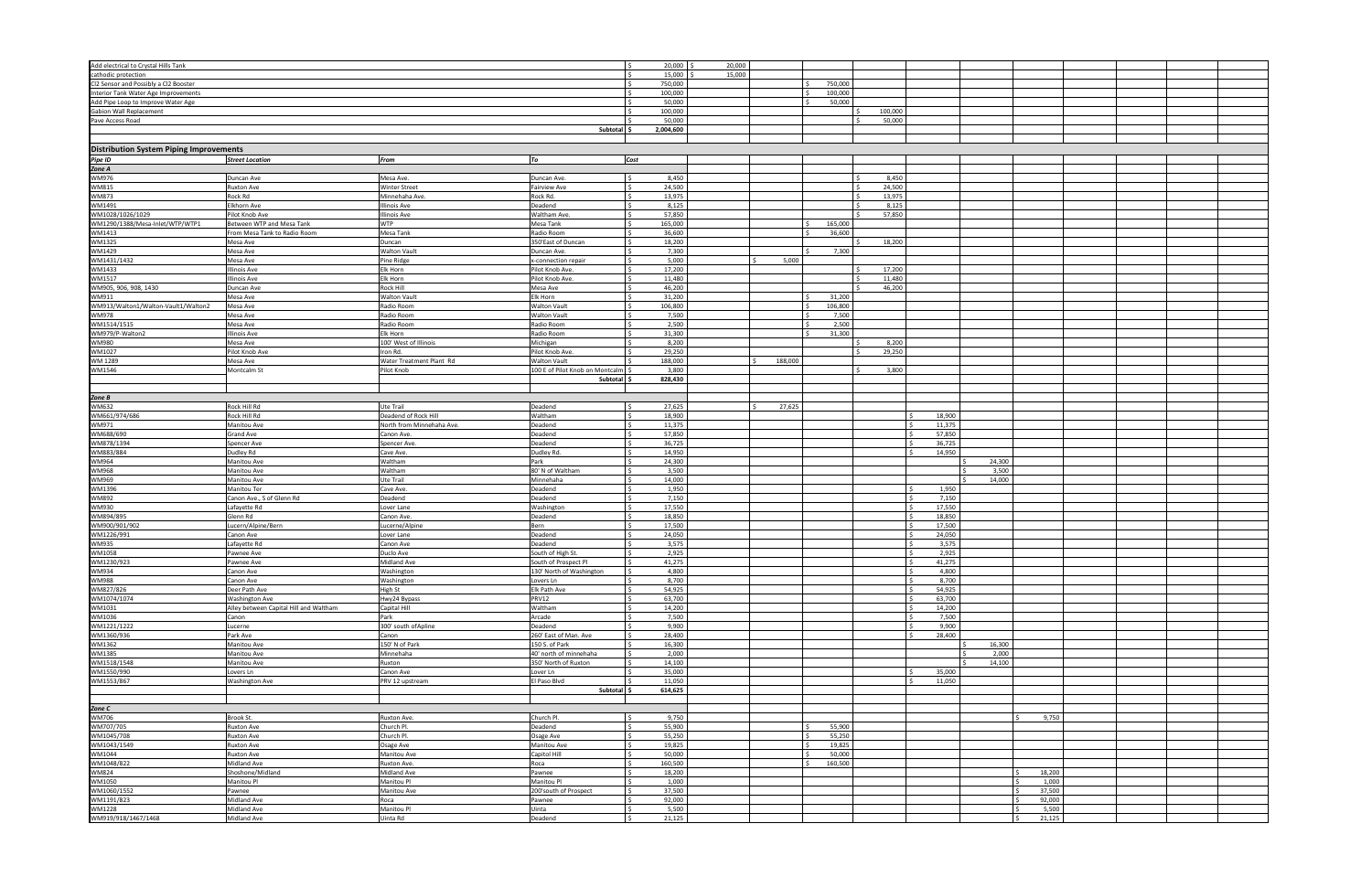| <b>WM785</b>          | Manitou Ave                         | Ruxton Ave.                             | Navajo<br>ΙŚ.                       | 32,100                  |        |        |        | 32,100 |                  |        |  |
|-----------------------|-------------------------------------|-----------------------------------------|-------------------------------------|-------------------------|--------|--------|--------|--------|------------------|--------|--|
| WM825                 | Elk Path Ave                        | Deer Path                               | Deadend                             | 10,300                  |        |        |        | 10,300 |                  |        |  |
| WM947                 | Prospect Pl                         | Manitou Pl                              | Mohawk Pl<br>-Ś.                    | 21,125                  | 21,125 |        |        |        |                  |        |  |
| WM920                 | Arizona Rd                          | Midland Ave                             | Deadend                             | 4,700                   |        |        |        | 4.700  |                  |        |  |
|                       |                                     |                                         |                                     |                         |        |        |        |        |                  |        |  |
| WM985                 | Montcalm St                         | Pilot Knob                              | Ruxton                              | 51,400                  |        | 51,400 |        |        |                  |        |  |
| VM917                 | Uinta Rd                            | Midland Ave                             | Midland Ave                         | 9,100                   |        |        |        | 9,100  |                  |        |  |
| WM922                 | Pawnee                              | Deer Path                               | Prospect                            | 9,900                   |        |        |        | 9,900  |                  |        |  |
| WM951                 | Manitou Ave                         | Canon                                   | Navajo                              | 10.900                  |        |        |        | 10,900 |                  |        |  |
|                       |                                     |                                         |                                     |                         |        |        |        |        |                  |        |  |
| WM1377                | High Rd                             | Uinta Rd                                | Winona Rd                           | 5,200                   |        |        |        | 5,200  |                  |        |  |
| WM916/780             | Chipeta Rd                          | Jinta Rd                                | Winona Rd                           | 56,225                  |        |        |        | 56,225 |                  |        |  |
| WM994/1381            | Elk Path Ave                        | South Side Ro                           | Oklahoma Rd                         | 45,175                  |        |        |        | 45,175 |                  |        |  |
| WM956                 | Cherokee Rd                         | Elk Path Ave                            | Oklahoma Rd                         | 42.575                  |        |        |        | 42.575 |                  |        |  |
|                       |                                     |                                         |                                     |                         |        |        |        |        |                  |        |  |
| WM941                 | Manitou Pl                          | Osage Ave                               | Midland Ave                         | 17,200                  |        |        |        | 17,200 |                  |        |  |
| WM997/1000            | Alley N of Cherokee Rd              | Cherokee Rd                             | Cherokee Rd                         | 17,875                  |        |        |        | 17,875 |                  |        |  |
| WM1001                | Oklahoma/Deer Path                  | 200'north of Deer Path Intersection     | 80' east of Elk<br>$\sim$           | 17,500                  |        |        |        | 17,500 |                  |        |  |
| WM998/1250/1249/1248  | Delaware Rd *by others in CDBG 2018 | Elk Path Ave                            | Elk Path Ave                        | 46,150                  | 46,150 |        |        |        |                  |        |  |
|                       |                                     |                                         |                                     |                         |        |        |        |        |                  |        |  |
| WM1243/996/1523/1244/ | Alley N of Cherokee Rd              | <b>Ik Path Ave</b>                      | Delaware Rd                         | 27,950                  |        |        |        | 27,950 |                  |        |  |
| 1545/1504             |                                     |                                         |                                     |                         |        |        |        |        |                  |        |  |
| WM1524                | Alley South of Delaware             | 400' From Cherokee along Delaware       | 450' from cherokee alonf Delawal    | 2,500                   |        |        |        | 2,500  |                  |        |  |
| WM1068/1065/843       | Alley N of Oklahoma Rd              | Elk Path Ave                            | Oklahoma Rd                         | 24,050                  |        |        |        | 24,050 |                  |        |  |
|                       |                                     |                                         |                                     |                         |        |        |        |        |                  |        |  |
| WM1067                | Alley 200'east of Elk on Oklahoma   | Oklahoma                                | 63' north of Oklahoma               | 2,600                   |        |        |        | 2,600  |                  |        |  |
| WM1069                | Oklahoma South of Peakview          | Oklahoma                                | Oklahoma Rd<br>ΙŚ.                  | 2,300                   |        |        |        | 2,300  |                  |        |  |
| WM1245                | Alley south of Deleware             | 455' along Deleware                     | 555' Along Deleware<br>l S          | 4,100                   |        |        |        | 4,100  |                  |        |  |
| VN1246                | Alley north of Deleware             | 300' along Deleware                     | 455' Along Deleware                 | 7,800                   |        |        |        | 7,800  |                  |        |  |
|                       |                                     |                                         |                                     |                         |        |        |        |        |                  |        |  |
| WM1525                | crosses Oklahoma Rd                 | 430' from Cherokee along Oklahoma       |                                     | 1,000                   |        |        |        | 1,000  |                  |        |  |
| WM787                 | Prospect Pl                         | Mohawk                                  | Navajo                              | 11,480                  |        |        |        | 11,480 |                  |        |  |
| WM844                 | N Alley of South Path               | Peakview Blvd                           | South Path                          | 19,500                  |        |        |        | 19,500 |                  |        |  |
| WM845/842             | South Path                          | South of Fountain Pl                    | Deadend                             | 19,825                  | 19,825 |        |        |        |                  |        |  |
|                       |                                     | Alley of Oklahoma Rd                    |                                     | 39,650                  |        |        |        |        | 39,650           |        |  |
| WM846/1251/862        | Peakview Blvd                       |                                         | Alley of Peakview Blvd              |                         |        |        |        |        |                  |        |  |
| WM860                 | Alley of Delaware                   | 260' along Delaware from Fox            | 75' Along Delaware from Fox         | 10,800                  |        | 10,800 |        |        |                  |        |  |
| WM861                 | Delaware                            | 260' along Delaware from Fox            | 100' Along Delaware from Fox        | 6,200                   |        |        |        |        | 6,200            |        |  |
| WM1070/1071           | Alley Peakview Blvd                 | Alley of Oklahoma Rd                    | Alley of Peakview Blvd              | 28,600                  |        |        |        |        | 28,600           |        |  |
| WM1192                | Roca                                | Prospect                                | Midland Ave<br>ΙŚ.                  | 8,400                   |        |        |        |        | 8,400<br>ΙŚ.     |        |  |
|                       |                                     |                                         |                                     |                         |        |        |        |        |                  |        |  |
| WM1252                | Oklahoma                            | 425 feet along Oklahoma from Cherokee   | 545' akog oklahoma                  | 5,000                   |        |        |        |        | 5,000            |        |  |
| WM1302                | Deer Path/Oklahoma.Elk              | 160' West of Oklahoma/Deer Path         | 250' E. of South Path               | 60,500                  |        |        |        |        | 60,500           |        |  |
| WM1313                | Deer Path                           | Pawnee                                  | 180'east of Pawnee                  | 12,400                  |        |        |        |        | 12,400           |        |  |
| WM1324                | Pawnee                              | Midland Ave                             | 200'East on Deer Trail<br>-Ś.       | 7,800                   |        |        |        |        | 7,800            |        |  |
|                       |                                     |                                         |                                     |                         |        |        |        |        |                  |        |  |
| WM1073/1379           | Alley of Beaver Path                |                                         |                                     | 8,775                   |        |        |        |        | 8,775            |        |  |
| WM1382                | Delaware Rd                         | 165' south of Cherokee                  |                                     | 1,700                   |        |        |        |        | 1,700            |        |  |
| WM1510                | Delaware Rd                         | 450' along Deleware from Cherokee       | 600' along Delaware from Cherok \$  | 5,300                   |        |        |        |        | 5,300<br>ΙŚ.     |        |  |
| WM1406                | Fountain Pl                         | 330' East of South Path                 | 370' East of South Path             | 1,700                   |        |        |        |        | 1,700            |        |  |
|                       |                                     |                                         |                                     |                         |        |        |        |        |                  |        |  |
| WM1489                | Montcalm St                         | Pilo t Knob                             | Ruxton                              | 17,600                  |        |        |        |        | 17,600           |        |  |
| WM1496/1497/1502      | Deer Path                           | 200' east of Pawnee                     | 400' East of Pawnee                 | 10,100                  |        |        |        |        | 10,100           |        |  |
| WM847/1503            | Alley of Beaver Path                |                                         |                                     | 26,650                  |        |        |        |        | 26,650           |        |  |
| WM1507/821/1508       | Maple Ln                            | Ruxton Ave.                             | Manitou Pl                          | 36,000                  |        |        |        |        | 36,000           |        |  |
|                       |                                     |                                         |                                     |                         |        |        |        |        |                  |        |  |
| WM1519                | Duclo Ave                           | Otoe Pl                                 | Modoc Pl                            | 6,600                   |        |        |        |        | 6,600            |        |  |
| WM1547                | <b>Ruxton Ave</b>                   | Capitol Hill                            | 50' east of Capitol Hill on Ruxton  | 6,400                   |        |        |        |        | 6,400            |        |  |
|                       |                                     |                                         | Subtotal \$                         | 1,347,255               |        |        |        |        |                  |        |  |
|                       |                                     |                                         |                                     |                         |        |        |        |        |                  |        |  |
|                       |                                     |                                         |                                     |                         |        |        |        |        |                  |        |  |
| Zone D                |                                     |                                         |                                     |                         |        |        |        |        |                  |        |  |
| WM1183                | South Path                          | <b>High Street</b>                      | Peakview Blvd<br>IS.                | 31,850                  | 31,850 |        |        |        |                  |        |  |
| WM1391                | Fountain Pl North                   | Fountain Pl                             | Puma Pth                            | 15,000                  |        | 15,000 |        |        |                  |        |  |
| WM1253/1284           | <b>Extent of Fountail</b>           | I Monte                                 | ast 100 ft                          | 5,800                   |        |        |        | 5,800  |                  |        |  |
| WM786                 | Manitou Ave                         | Canon Ave                               | Pawnee                              | 26,600                  |        |        | 26,600 |        |                  |        |  |
|                       | Alley F of Fountain Pl              |                                         |                                     |                         |        |        |        |        |                  |        |  |
| WM804                 |                                     | Fountain Pl                             | uma Pth                             | 36.075                  |        |        |        | 36.075 |                  |        |  |
| WM833                 | <b>Bond St</b>                      | Beaver Path                             | El Monte Pl                         | $\frac{1}{2}$<br>83,100 |        |        |        | 83,100 |                  |        |  |
| WM809                 | Fountain Pl                         | Puma Path                               | El Monte Pl                         | 56,925                  | 56,925 |        |        |        |                  |        |  |
| WM807                 | Puma Path                           | Manitou Ave                             | 135' South of Manitou               | 8,775                   |        |        |        | 8,775  |                  |        |  |
| WM834                 | 400' W of Fountain Pl               | Manitou Ave                             | El Paso                             | 13,975                  |        |        |        | 13,975 |                  |        |  |
|                       |                                     |                                         |                                     |                         |        |        |        |        |                  |        |  |
| WM792/1353            | High Rd                             | Unita Rd                                | Winona Rd                           | 30,095                  |        |        |        | 30,095 |                  |        |  |
| WM1040/1041/1042      | Circle of Pawnee and Manitou        | Manitou Ave                             | Pawnee                              | 4,800                   |        |        | 4,800  |        |                  |        |  |
| WM1082                |                                     |                                         | Mayfair<br>$\zeta$                  | 26,240                  |        |        |        |        |                  |        |  |
| WM1527/800            | Manitou Ave                         | El Monte                                |                                     |                         |        |        | 26,240 |        |                  |        |  |
|                       |                                     |                                         |                                     |                         |        |        |        |        |                  |        |  |
|                       | Manitou Ave                         | Deer Path                               | Pawnee                              | 24,200                  |        |        | 24,200 |        |                  |        |  |
| WM1169                | El Monte                            | Fountain Pl                             | Santa Fe                            | 12,700                  |        |        |        |        | 12,700<br>$\sim$ |        |  |
| WM1172/1557/1558/1170 | Manitou Ave                         | Oak                                     | Mayfair                             | 54,800                  |        |        | 54,800 |        |                  |        |  |
| WM801                 | Manitou Ave                         | Pawnee                                  | 400' West of El Monte               | 64,100                  |        |        | 64,100 |        |                  |        |  |
|                       |                                     |                                         |                                     |                         |        |        |        |        |                  |        |  |
| WM1238                | Deer Path                           | Manitou Ave                             | 60' South of Manitou Ave            | 2,500                   |        |        |        |        | 2,500            |        |  |
| WM1321                | Manitou Ave                         | 400' West of El Monte                   | El Monte Pl                         | 16,200                  |        |        | 16,200 |        |                  |        |  |
| WM1322                | El Monte                            | Manitou Ave                             | Fountain                            | 6,100                   |        |        | 6,100  |        |                  |        |  |
| WM1358/1555           | Santa Fe                            | Santa Fe                                | 200' South of El Monte              | 8,700                   |        |        |        |        | 8,700            |        |  |
|                       | Between Beaver Path and Fountain Pl | 250' East of South Path                 | 550'East of South Path              | 11,000                  |        |        |        |        | 11,000           |        |  |
| WM1386/1387           |                                     |                                         |                                     |                         |        |        |        |        |                  |        |  |
| WM1530                | El monte                            | Santa Fe                                | 125' east of Santa Fe               | 6,600                   |        |        |        |        | 6,600            |        |  |
| WM992/1551            | Canon Ave                           | Canon Ave                               | Manitou Ave                         | 3,500                   |        |        |        |        | 3,500            |        |  |
|                       |                                     |                                         | Subtotal \$                         | 549,635                 |        |        |        |        |                  |        |  |
|                       |                                     |                                         |                                     |                         |        |        |        |        |                  |        |  |
|                       |                                     |                                         |                                     |                         |        |        |        |        |                  |        |  |
| Zone E                |                                     |                                         |                                     |                         |        |        |        |        |                  |        |  |
| WM1341                | West side of High school            | 70' North from SW corner of High school | NW corner of High school            | 13,780                  |        |        |        |        |                  | 13,780 |  |
| WM1342                | West side of High school            | 70' North from SW corner of High school | SW corner of High school            | 7,540                   |        |        |        |        |                  | 7,540  |  |
| WM1343                | South of High school                | SW corner of High school                | 400' South from SW corner of Hig \$ | 26,130                  |        |        |        |        |                  | 26,130 |  |
|                       |                                     |                                         |                                     |                         |        |        |        |        |                  |        |  |
| WM1344                | El Monte Pl                         | El Monte Pl                             | NW corner of High school            | 3,965                   |        |        |        |        |                  | 3,965  |  |
| WM1345                | El Monte Pl                         | I Monte Pl                              | Off South side of El Monte Pl       | 18,525                  |        |        |        |        |                  | 18,525 |  |
| WM1359                | Perpendicular off of Bond St        | Bond St                                 | 70' North from SW corner of High \$ | 8,255                   |        |        |        |        |                  | 8,255  |  |
| WM1531                | 61' S of El Monte Pl                | NW corner of High school                | 90' SE from NW corner of High sc \$ | 6,045                   |        |        |        |        |                  | 6,045  |  |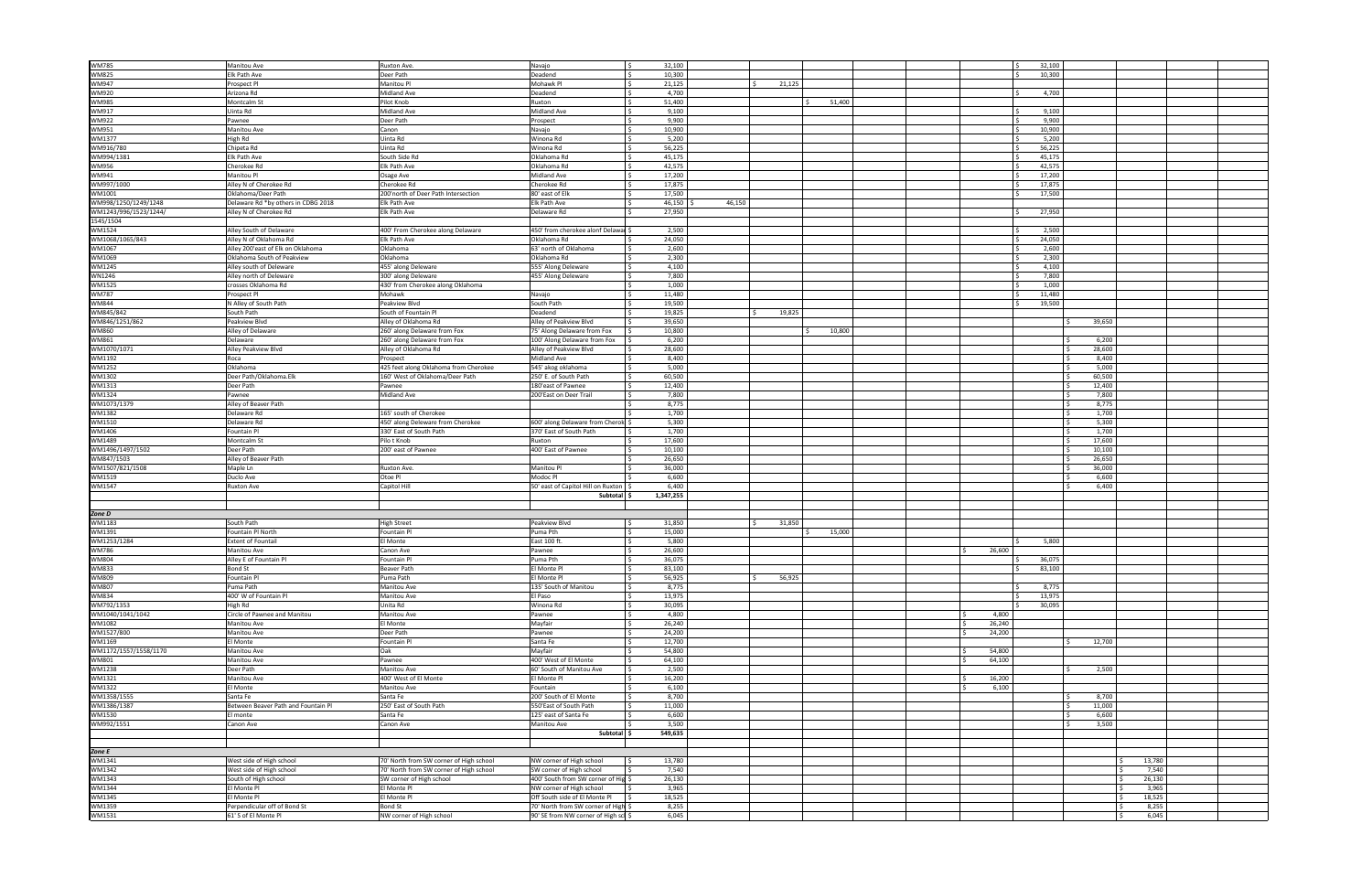| WM1556                        | Santa Fe Pl                                    | El Monte Pl                         | El Monte Pl                           | 61,500<br>IS.   |        |        |        |                   |                  | 61,500 |        |
|-------------------------------|------------------------------------------------|-------------------------------------|---------------------------------------|-----------------|--------|--------|--------|-------------------|------------------|--------|--------|
|                               |                                                |                                     | Subtotal                              | 145,740         |        |        |        |                   |                  |        |        |
|                               |                                                |                                     |                                       |                 |        |        |        |                   |                  |        |        |
| Zone F                        |                                                |                                     |                                       |                 |        |        |        |                   |                  |        |        |
| WM1237                        | Cliff Rd                                       | Old Mesa Trl                        | Cliff Rd                              | 8,500<br>I \$   |        |        |        |                   |                  | 8,500  |        |
| WM869                         | El Paso Blvd                                   | Washington Ave                      | Cliff Ave                             | 12,500          |        | 12,500 |        |                   |                  |        |        |
|                               | Lover Ln                                       |                                     | El Paso                               | 26,200          |        |        |        |                   |                  | 26,200 |        |
| <b>WM872</b>                  |                                                | 500' along Lovers Ln from Lafayette |                                       |                 |        |        |        |                   |                  |        |        |
| WM1113                        | El Paso Blvd & 170' E from Rockledge Ln        |                                     |                                       | 45,500          |        | 45,500 |        |                   |                  |        |        |
| WM1338                        | Rockledge Ct                                   | Rockledge Ln                        | Deadend                               | 10,100          |        |        |        |                   |                  | 10,100 |        |
| WM1539                        | Rockledge Ln                                   | Rockledge Ct                        | El Paso                               | 5,500           |        |        |        |                   |                  | 5,500  |        |
|                               |                                                |                                     | Subtotal \$                           | 108,300         |        |        |        |                   |                  |        |        |
|                               |                                                |                                     |                                       |                 |        |        |        |                   |                  |        |        |
| Zone G                        |                                                |                                     |                                       |                 |        |        |        |                   |                  |        |        |
| WM770/1012                    | Plainview Pl                                   | Banks Pl                            | Deadend                               | 65,325          |        |        |        | 65,325            |                  |        |        |
| <b>WM957</b>                  | Chelton                                        | Spur Road                           | Short Road                            | 16,600          |        |        |        | 16,600            |                  |        |        |
| WM1085                        | Oak between Sante Fe and Terrace               | Tyler St                            | Poplar Pl                             | 19,680          |        |        |        | 19,680            |                  |        |        |
| WM1088                        | Santa Fe                                       | Oak                                 | Poplar Pl                             | 18,100          |        |        |        | 18,100            |                  |        |        |
| WM1142/1086                   | Plainview Pl                                   | Tyler St                            | Poplar Pl                             | 55,900          |        |        |        | 55,900            |                  |        |        |
| WM1143/1148                   | Poplar                                         | Santa Fe Pl                         | Plainview P                           | 42,250<br>l s   |        |        |        | 42,250<br>$\zeta$ |                  |        |        |
| WM1144                        | Crystal Park Rd                                | Manitou Ave                         | Santa Fe Pl                           | 27,625          |        |        |        | 27,625            |                  |        |        |
| WM1131/1134                   | Crystal Park Rd                                | Crystal Park Rd                     | Willa Ln                              | 92,950          |        |        |        | 92,950            |                  |        |        |
| WM1511/1099/768               | Willa Ln                                       | Crystal Park Rd                     | Deneta Dr                             | 36,400          |        |        | 36,400 |                   |                  |        |        |
| WM1109                        | Plainview Pl                                   | 200'West of Oak                     | 120' north of Plainview               | 15,500          |        |        |        |                   | 15,500<br>l s    |        |        |
| WM1560                        | Plainview Pl                                   | 200' East of Oak                    | 60' West of poplar                    | 1,000           |        |        |        |                   | 1,000            |        |        |
| WM1110                        | Rockledge Ln                                   |                                     | <b>Deadend</b>                        | 19,900          |        |        |        |                   | 19,900           |        |        |
|                               | South of Manitou Ave near Hwy 24               | Rockledge Ct                        |                                       | 26,900<br>l s   |        |        |        |                   |                  |        |        |
| WM1125                        |                                                | Manitou Ave                         | Old Crystal Park Rd                   |                 |        |        |        | 26,900            |                  |        |        |
| WM1127                        | Keithly                                        | Crsytal Park Road                   | Keithly                               | 23,000          |        |        |        |                   | 23,000<br>l \$   |        |        |
| WM1136                        | Chelton                                        | Spur                                | Keithly                               | 54,500          |        |        |        |                   | 54,500<br>l \$   |        |        |
| WM1139                        | Alley along Crystal Park Road                  | Crystal Park Rd                     | Old Crystal Park Rd                   | 41,600          |        |        |        |                   | 41,600           |        |        |
| WM1141/774                    | Tyler                                          | 200' north of Plinview              | Plainview Pl                          | 8,600           |        |        |        |                   | 8,600<br>l s     |        |        |
| WM1145                        | Poplar                                         | Santa Fe Pl                         | Plainview Pl                          | 8,200           |        |        |        |                   | 8,200            |        |        |
| WM1146                        | Poplar                                         | Santa Fe Pl                         | Plainview Pl                          | 8,200           |        |        |        |                   | 8,200<br>$\zeta$ |        |        |
| WM1206                        | Santa Fe Pl                                    | Poplar                              | Santa Fe Pl                           | 9,300           |        |        |        |                   | 9,300<br>l s     |        |        |
| WM1255/1408                   | <b>Extent of Tyler</b>                         | Tyler St                            | El Monte                              | 2,400           |        |        |        |                   | 2,400<br>I \$    |        |        |
| WM1262                        | Crystal Park Rd                                | oplar                               | Keithly                               | 29,800          |        |        |        |                   | 29,800           |        |        |
| WM1300/1559                   | Oak                                            | Santa Fe Pl                         | Manitou Ave                           | 18,600          |        |        |        |                   | l s<br>18,600    |        |        |
| WM1314                        | Santa Fe                                       | Tyler St                            | <b>Crystal Park</b>                   | 29,300          |        |        |        |                   | 29,300<br>l s    |        |        |
| WM1426                        | Crystal Park Rd                                | 430' N of Short Rd                  |                                       | 1,000           |        |        |        |                   | 1,000<br>ΙŚ.     |        |        |
| WM769/767                     | Denata Dr                                      | Willa Ln                            | Crystal Rd                            | 52,000          |        |        | 52,000 |                   |                  |        |        |
| WM765/766                     | Crystal Park Rd                                | Denta Dr                            | Deadend on North                      | 44,200          |        |        |        |                   | 44,200<br>l s    |        |        |
|                               | <b>Escondido Valle</b>                         | Via Vallecito                       |                                       | 44,200          |        |        |        |                   | $\sim$           |        |        |
| WM615/1541                    |                                                |                                     | Deadend to N                          |                 |        |        |        |                   | 44,200           |        |        |
| WM1532                        | Crystal hills Blvd                             | reg                                 | Bevers                                | 10,200<br>3,200 |        |        |        |                   | 10,200<br>l \$   |        |        |
| WM1538                        | Tyler                                          | 80' West of El monte                | El Monte                              |                 |        |        |        |                   | 3,200            |        |        |
|                               |                                                |                                     | Subtotal \$                           | 826,430         |        |        |        |                   |                  |        |        |
|                               |                                                |                                     |                                       |                 |        |        |        |                   |                  |        |        |
| Zone H                        |                                                |                                     |                                       |                 |        |        |        |                   |                  |        |        |
| WM1137/1499/1500              | Spur Rd                                        | Chelten Rd                          | Short Rd                              | 53,300<br>l s   |        |        |        |                   |                  | 53,300 |        |
| WM711/712                     | Crystal Hills Blvd                             | Kreg                                | Kreg                                  | 47.100          |        |        |        |                   |                  | 47,100 |        |
| <b>WM738</b>                  | Southland Rd                                   | Mountain View Rd                    | Southland Pl                          | 67,925          |        |        | 67,925 |                   |                  |        |        |
| WM763/737                     | Southland Rd                                   | Southland Pl                        | Southland Rd                          | 32,500          |        |        |        |                   |                  | 32,500 |        |
| <b>WM736</b>                  | Southland Pl                                   | Southland Rd                        | Southland Rd                          | 45,500<br>l s   |        |        |        |                   |                  | 45,500 |        |
| <b>WM757</b>                  | Crystal Rd                                     | Mountain View Rd                    | Southland Rd                          | 84,500          |        |        |        |                   |                  | 84,500 |        |
| <b>WM740</b>                  | Mountain View Rd                               | Southland Rd                        | Southland Rd                          | 92,950          |        |        | 92,950 |                   |                  |        |        |
| <b>WM718</b>                  | Sutherland Rd                                  | Sutherland Pl                       | Clarksey                              | 13,100          |        |        |        |                   |                  | 13,100 |        |
| <b>WM719</b>                  | Crystal Rd                                     | Southland Rd                        | Karen Lee Ln                          | 17.550          |        |        |        |                   |                  | 17550  |        |
| <b>WM720</b>                  | Karen Lee Ln                                   | Clarksleyl Rd                       | Crystal Hills Blvd                    | 27,950          | 27,950 |        |        |                   |                  |        |        |
| WM721                         | Clarksey                                       | rystal Hills Blvd                   | Karen Lee Ln                          | 54,600          |        |        |        |                   |                  | 54,600 |        |
| <b>WM722</b>                  | Crystal Hills Blvd                             | Kris                                | Karen Lee Ln                          | 38,000          |        |        |        |                   |                  | 38,000 |        |
| <b>WM723</b>                  | <b>Kris</b>                                    | Crystal Hills Blvd                  | Deadend                               | 5,700           |        |        |        |                   |                  | 5,700  |        |
| <b>WM724</b>                  | Crystal Hills Blvd                             | Kris                                | Clarksey                              | 17,100          |        |        |        |                   |                  | 17,100 |        |
| <b>WN725</b>                  | Crystal Hills Blvd                             | Clarksleyl Rd                       | Sutherland Pl                         | 11,000          |        |        |        |                   |                  | 11,000 |        |
| <b>WM728</b>                  | Crystal Hills Blvd                             | Southland Rd                        | Karen Lee Ln                          | 18,525          | 18,525 |        |        |                   |                  |        |        |
| <b>WM729</b>                  | Sutherland Rd                                  | Crystal Hills Blvd                  | Mountain View Rd                      | 13,600          |        |        |        |                   |                  | 13,600 |        |
| WM739                         | Sutherland Rd                                  | Mountain View Rd                    | Clarksey                              | 13,500          |        |        |        |                   |                  | 13,500 |        |
| <b>WM730</b>                  |                                                |                                     |                                       | 33,200          |        |        |        |                   |                  | 33,200 |        |
|                               | Crystal Hills Blvd                             | Sandra Ln                           | Kreg Ln                               | 16,500          |        |        |        |                   |                  |        |        |
| <b>WM734</b>                  | Sandra Ln                                      | Crystal Park Road                   | 300' east of Crsytal Park Road        |                 |        |        |        |                   |                  | 16,500 |        |
| WM735/1536                    | Sutherland Rd                                  | Sutherland Pl                       | 360' West of Sutherland Pl            | 20,500          |        |        |        |                   |                  |        | 20,500 |
| <b>WM733</b>                  | 100'South of Oak Ridge                         | Sutherland Rd                       | Sandra Ln                             | 12,900          |        |        |        |                   |                  |        | 12,900 |
| <b>WM746</b>                  | Crystal Park Rd                                | Stover                              | Crystal Hills Blvd                    | 29,500          |        |        |        |                   |                  |        | 29,500 |
| <b>WM747</b>                  | Cyrstal Park Rd                                | Crystal Park Pl                     | 180' East of Lorreta                  | 18,100          |        |        |        |                   |                  |        | 18,100 |
| WM751                         | Short Rd                                       | Chelton                             | Crystal Park Rd                       | 15,200          |        |        |        |                   |                  |        | 15,200 |
| <b>WM753</b>                  | Sutherland Rd                                  | Sutherland Pl                       | Indian Oaks                           | 10,900          |        |        |        |                   |                  |        | 10,900 |
| <b>WM754</b>                  | <b>Indian Oaks</b>                             | Sutherland Rd                       | <b>Indian Oaks</b>                    | 7,500           |        |        |        |                   |                  |        | 7,500  |
| WM1425/1501                   | Crystal Park Rd                                | Short Rd                            | 200' N of Short Rd                    | 32,825          |        |        |        |                   |                  |        | 32,825 |
| WM1163/714                    | Crystal Hills Blvd                             | Sutherland                          | Bevers                                | 54,650          |        |        |        |                   |                  |        | 54,650 |
| WM1164                        | 125' south of Sutherland on Crystal Hills Blvd | Crystal Hills Blvd                  | Deadend                               | 7,900           |        |        |        |                   |                  |        | 7,900  |
| WM1268/1534/731               | Sanrda                                         | Crystal Park Road                   | 740'east of Crystal Park Road         | 79,300          |        |        |        |                   |                  |        | 79,300 |
| WM1274                        | Crystal Park Rd                                | Stover                              | Stover                                | 26,100          |        |        |        |                   |                  |        | 26,100 |
| WM1277                        | <b>Bevers</b>                                  | Crystal Hills Blvd                  | Deadend                               | 13,100          |        |        |        |                   |                  |        | 13,100 |
| WM1286                        | Loretta                                        | Sandra                              | Stover                                | 19,800          |        |        |        |                   |                  |        | 19,800 |
| WM1455/1456/1457              | Crystal Hills Blvd                             | Southerland                         | 200' North of Sutherland              | 8,000           |        |        |        |                   |                  |        | 8,000  |
| WM1460/1463/1465/760/1464/758 | Crystal Hills Blvd                             | 200' N Palisade Cir                 | 300' South of PalisadeCir             | 56,400          |        |        |        |                   |                  |        | 56,400 |
|                               |                                                |                                     |                                       |                 |        |        |        |                   |                  |        |        |
| WM1466/764                    | Palisade                                       | Crystal Hills Blvd                  | 700' along Palisade from Crystal H \$ | 27,400          |        |        |        |                   |                  |        | 27,400 |